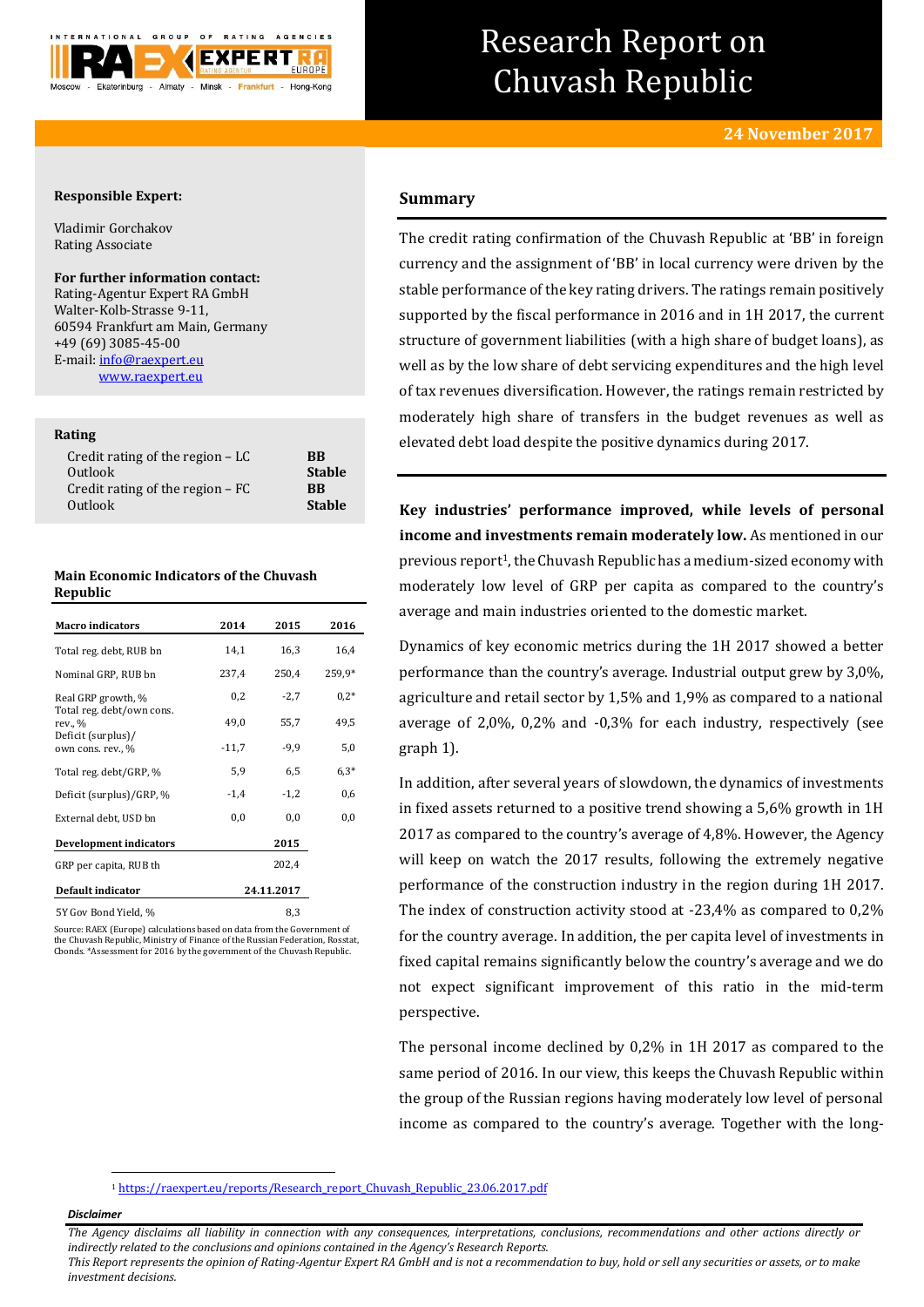$O F$ **RATING** AGENCIES ATIONAL GROUP **FXPFRT** Ekaterinburg Almaty - Minsk - Frankfurt - Hong-Kong

**Graph 1:** Dynamic of the key economic metrics in real terms in 1H 2017 (to 1H 2016), %



Source: RAEX (Europe) calculations based on data from the Rosstat

**Graph 2:** Dynamics of the key components of consolidated budget revenues in nominal terms in 1H 2017 (to 1H 2016), %



Source: RAEX (Europe) calculations based on data from the Ministry of Finance of the Russian Federation

**Graph 3:** The Chuvash Republic's consolidated budget revenues structure, %



Source: RAEX (Europe) calculations based on data from the Ministry of Finance of the Russian Federation

term demographic risks, this creates a strong adverse effect on the personal income tax base and, therefore, on the creditworthiness assessment.

**Budget revenues dynamics and structure remain favorable.** The Chuvash Republic keeps showing positive dynamics on key items of the consolidated budget revenues in 1H 2017. Tax revenues increased by 9,6% y-o-y in nominal terms as compared to 9,3% for all Russian regions (see graph 2) mostly due to the growth of corporate profit tax and personal income taxes, which together account for around 40% of the consolidated budget revenues. In addition, the growth of tax revenues was supported by property tax, which increased by 18,7% in the 1H 2017.

After two years of reduction, the federal government of the Russian Federation provided more transfers to all Russian regions in 1H 2017 as compared to the same period of the last year. Incoming transfers of the Chuvash Republic's consolidated budget increased by 14,3% in this period, which led to the increase of the transfers' share in total revenues of the region (see graph 3). The Agency expects that the Chuvash Republic's dependence on funds from the higher budget tier remains elevated in the mid-term despite the positive dynamics in the previous years.

In addition, the structure of tax revenues of the consolidated budget keeps positively affecting the regional creditworthiness with no tax type representing more than 50% of total tax revenues.

**Fiscal surplus and the quality of budget management support the region's creditworthiness.** The regional authorities increased its public spending in the 1H 2017. Total spending of the consolidated budget of the Chuvash Republic raised by 11,7% in nominal terms as compared to the 1H 2016, while total spending of all Russian regions increased only by 6,3%. This affected the creditworthiness assessment negatively, as opposed to our previous assessment where we observed a reduction of the public expenditures (see our previous research report). However, the budget's balance remained positive at 8,5% of total revenues of the consolidated budget or 12,8% of its own revenues in 1H 2017. Taking into account the regions' usual practice of increasing public spending towards the end of the year, we keep on watch the full year results for the fiscal balance, however, we expect that it will remain positive.

The Chuvash Republic showed moderately low share of CAPEX by the end of 1H 2017 as compared to its regional peers: 6,4% of total expenditures of the consolidated budget. However, due to the high seasonality of these expenditures and based on the 2016 dynamic we expect that the share of

# *Disclaimer*

*The Agency disclaims all liability in connection with any consequences, interpretations, conclusions, recommendations and other actions directly or indirectly related to the conclusions and opinions contained in the Agency's Research Reports.*

*This Report represents the opinion of Rating-Agentur Expert RA GmbH and is not a recommendation to buy, hold or sell any securities or assets, or to make investment decisions.*